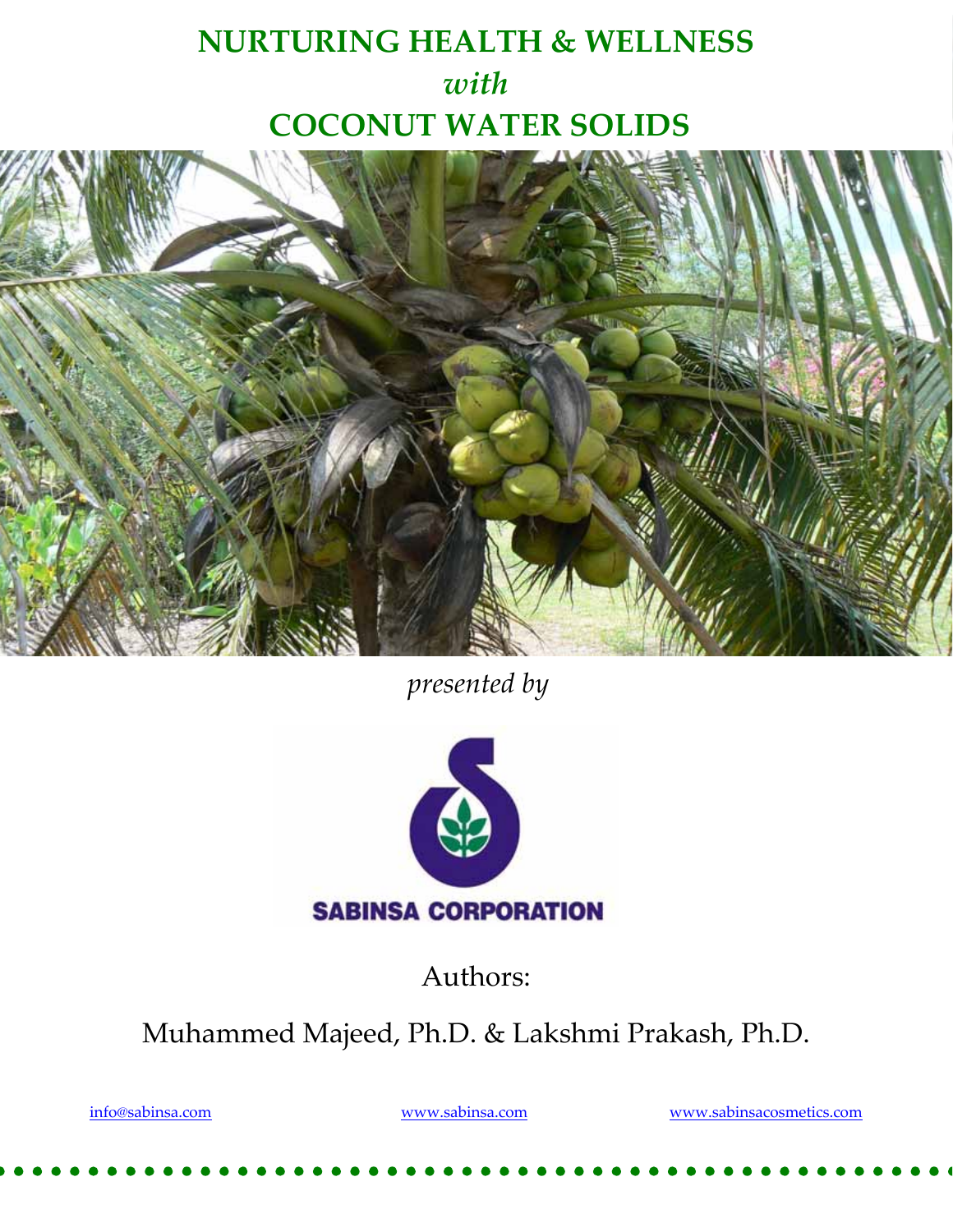

## **INTRODUCTION**

Coconut water, the liquid endosperm of green coconuts (*Cocos nucifera*), is a refreshing beverage, a natural rehydration medium, and is used as a supplement in nutrient media for tissue culture. Because it offers higher amounts of electrolytes such as potassium and magnesium than regular sports drinks, coconut water is known as a "natural isotonic sports drink." Functioning as a prebiotic, coconut water solids support beneficial bacteria in the gut. The endosperm abounds in essential nutrients such as proteins, amino acids, sugars, vitamins, minerals and growth factors, that nourish the growth of the embryo in green coconuts, and therefore potentially support healthy cell growth and metabolism in other living tissues as well.

It's important to differentiate between coconut milk and coconut water. The first is a sweet, milky white cooking base taken from the flesh of a fully developed coconut, while the latter is the liquid endosperm of the coconut. The liquid endosperm is sometimes incorrectly called coconut milk, however this terminology comes from the French term *lait de coco. The correct term is coconut water, not coconut milk.* 

# **COCONUT WATER COMPOSITION**

 The coconut is unique in that it contains large amounts of liquid endosperm for a year or more of its life. The largest quantity of the liquid endosperm, coconut water is however contained in young green coconuts, and it delivers vital nutrients for sustained development of the solid endosperm (coconut meat) found inside the fruit.

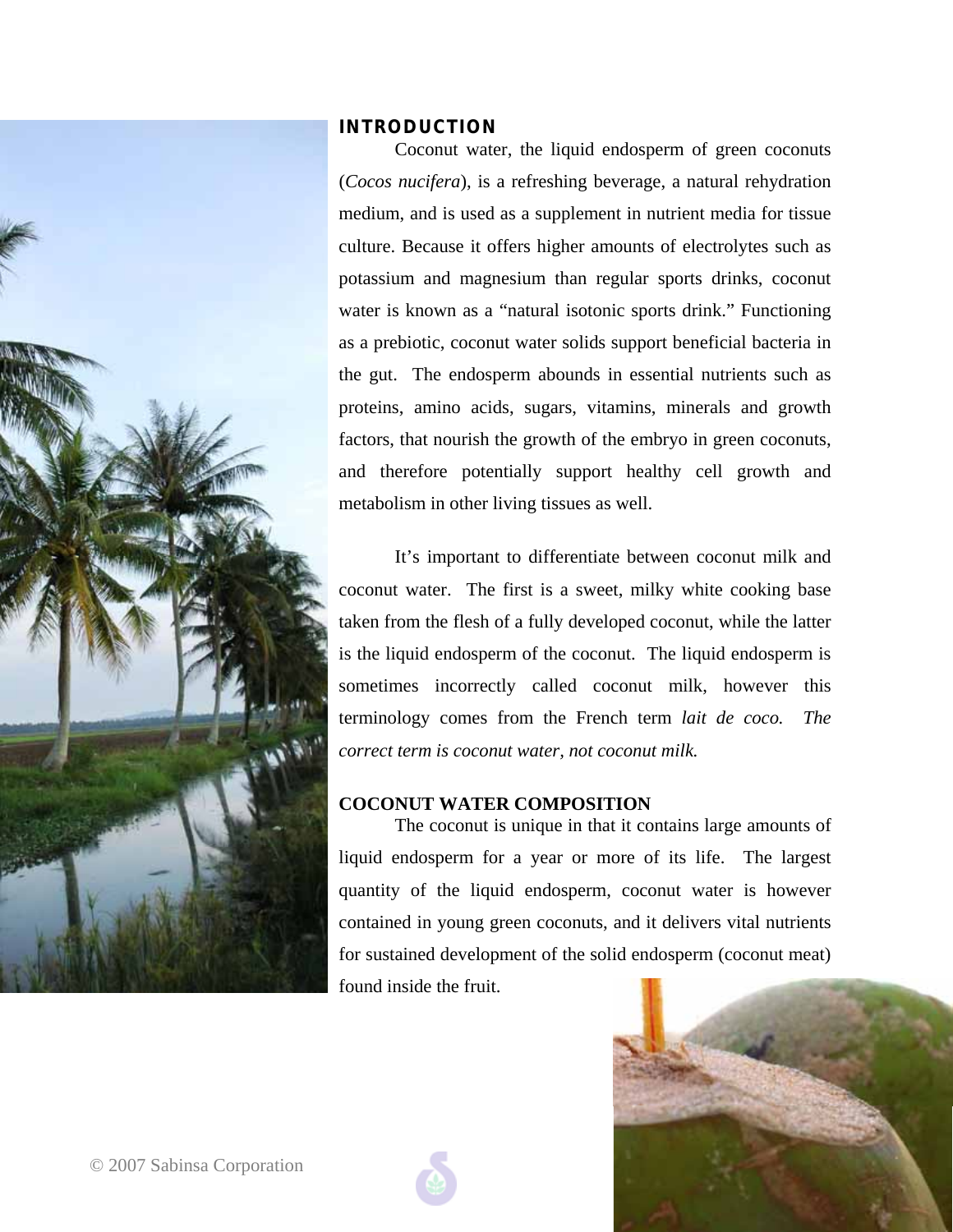At the completion of growth, the solid endosperm and the last of the coconut water provide nourishment for the forming embryo and seedling. Thus, coconut water serves the role as a reservoir of nutrients to support tissue growth (Tulecke, et. al; 1961).



 The liquid is rich in proteins, amino acids, sugars, vitamins, minerals and growth factors (Table 1) with pivotal roles in supporting tissue growth. Shikimic acids and quinic acids have been found in extracts of coconut water obtained from fruits at various stages of development, with the greatest amounts being found in young, green coconuts. These alicyclic acids participate in aromatic biosynthesis, and are therefore significant in the growth and development of the budding coconut. These compounds along with identified cytokinins also play an important role in the nourishment and growth of plant and animal cells.

#### **Table 1.**

**Vitamins, Growth Promoters, Sugar alcohols, and minerals in coconut water (Tulecke, et al.; 1961)** 

| Mg/L         |
|--------------|
| 0.64         |
| 0.52         |
| 0.02         |
| 0.01         |
| 0.003        |
| Trace        |
| Trace        |
| 0.07         |
| $\ast$       |
| 5.8          |
| <b>15.0</b>  |
| 0.01         |
| 0.05         |
| Mg/100g      |
| <b>312.0</b> |
| 183.0        |
| <b>105.0</b> |
| 37.0         |
| 30.0         |
| <b>24.0</b>  |
| 0.10         |
| 0.04         |
|              |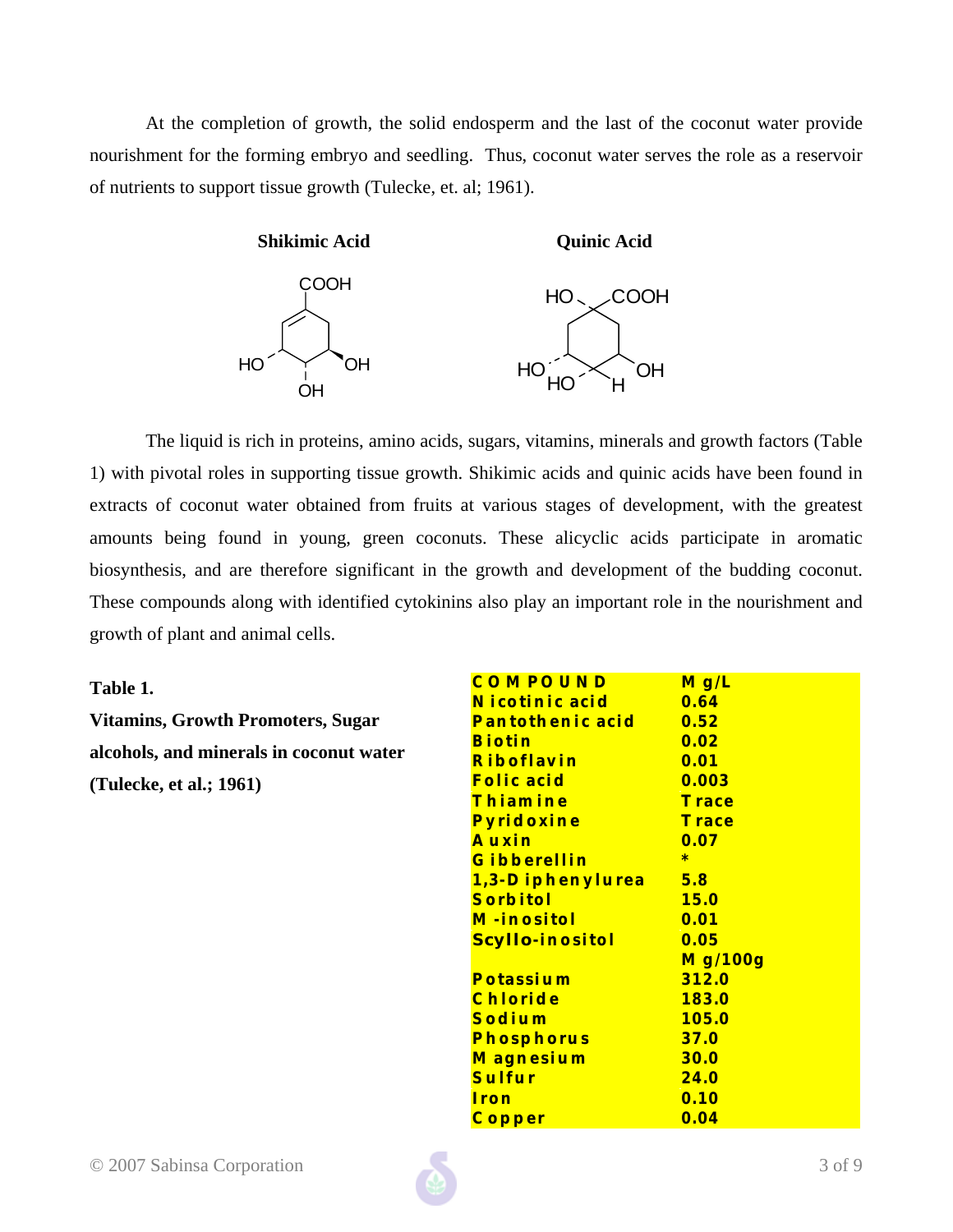The amount of RNA-phosphorus (RNA-P) in coconut water was discovered to be consistently high in green coconut water (Table 2, Tulecke, et al.; 1961). The role of RNA in amino acid transport and respiratory metabolism of living cells is well known. The RNA of coconut water would therefore efficiently support the metabolic mechanism vital to the budding endosperm tissue of the coconut, and sustain the growth of other living cells as well, in tissue culture.

#### **Table 2: RNA-P to DNA-P ratio**

#### RNA-PHOSPHORUS AND DNA-PHOSPHORUS OF THE ALCOHOL-INSOLUBLE RESIDUE FROM COCONUT WATER

|                              | $\mu$ G/mg alcohol-insoluble<br>residue |              | Ratio         |
|------------------------------|-----------------------------------------|--------------|---------------|
| Age of coconuts              | RNA-P                                   | DNA-P        | RNA-P/DNA-P   |
| Young green<br>Mature, green | 20.05<br>32.82                          | 0.06<br>2.45 | 342.5<br>13.9 |

Coconut water has been used in the tropics as a nutritive and rehydrating agent to restore electrolyte balance in cases of diarrhea (Adams, et al.; 1992). A published research report mentions that coconut water can be used as a short term intravenous (IV) fluid (Campbell-Falck , et al.; 2000). Other reported applications include use in total parenteral nutrition (TPN) (Petroianu, et al.; 2004), and sports beverages (FAO, 1998).

Coconut water is described as an isotonic sports beverage. A comparison of coconut water with regular sports beverages is presented in Table 3 (FAO, 1998).

| Component     | Sports drinks         | Coconut water         |  |  |
|---------------|-----------------------|-----------------------|--|--|
|               | $(mg/100 \text{ ml})$ | $(mg/100 \text{ ml})$ |  |  |
| Potassium     | 11.7                  | 294                   |  |  |
| Sodium        | 41                    | 25                    |  |  |
| Chloride      | 39                    | 118                   |  |  |
| Magnesium     |                       | 10                    |  |  |
| <b>Sugars</b> |                       |                       |  |  |

**Table 3. SPORTS DRINKS VS. COCONUT WATER** 

Since coconut water solids can support cell growth, coconut water may be used in products to support the growth of human tissues such as hair follicles. Coconut water can therefore be used in revitalizing preparations for the care of skin, hair and nails.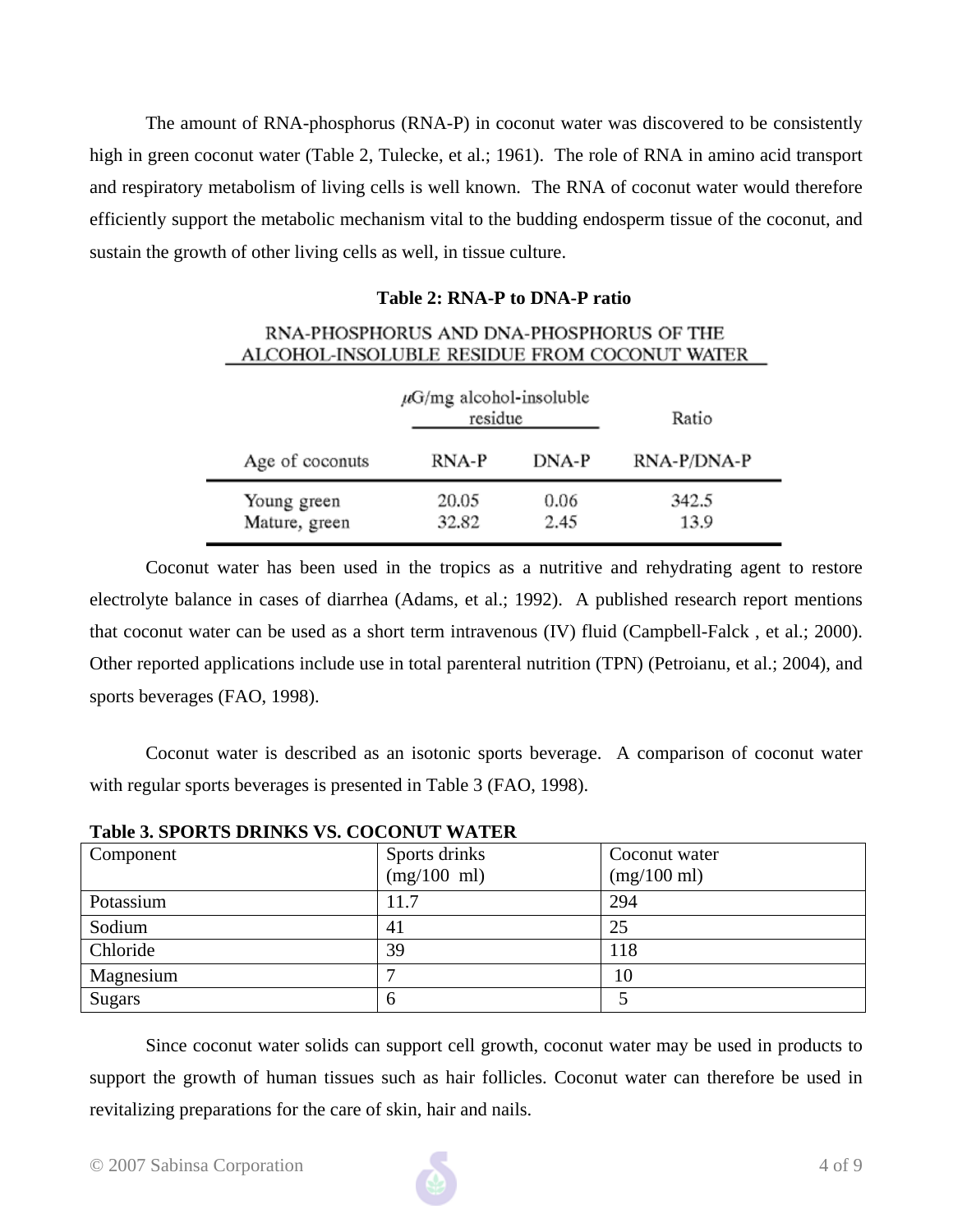## **FORMULATING COSMETICS AND NUTRICOSMETICS CONTAINING COCONUT WATER SOLIDS:**

A proprietary lyophilization process produces a stable composition of coconut water with its inherent biological activity preserved (European Patent No. 1341547). The process is designed to produce an amorphous solid, which is easy to work into food and personal care formulations. Protein components and environment sensitive actives are protected by the amorphous nature of the solid, during subsequent processing. During storage, the material changes to the more stable, less hygroscopic, crystalline state.

In preparing the proprietary lyophilized composition  $Cococin<sup>TM</sup>$ , green coconuts are harvested at the right stage of maturity to guarantee optimal content of RNA and growth factors, including shikimic acid, quinic acid and indole-3-acetic acid, essential vitamins, amino acids, and minerals.

The proprietary freeze dried coconut water solids blend seamlessly with dry products, and readily dissolve in water. Cococin<sup>™</sup> is thus The Nourishment Factor<sup>™</sup> that provides a valuable nutrient pool for enhancing food and beverage, as well as cosmetic product formulations.

## **CLINICAL STUDY SHOWING THE EFFICACY IN REDUCING THE APPEARANCE OF SKIN AGING:**

 22 females in good health of ages 20-35 years old were subjects in a double blind placebo controlled clinical study (Research Report Sami Labs Ltd., 2005). A cream containing 1% coconut water solids (Cococin<sup>TM</sup> INCI: Cocos nucifera (coconut) fruit juice, with other natural ingredients) was applied onto the left arm of each subject, and the cream base was applied onto the corresponding area of the right arm, to serve as control. 200 mg of the cream and cream base was applied daily for eight weeks, to the marked areas on the left arm and right arm respectively.

Percent reductions in skin roughness and modifications in skin elasticity were used to evaluate the product. Skin roughness was evaluated using a skin visiometer and dermal elasticity was measured using a cutometer. The percent decrease in skin roughness and change in elasticity effected by the cream and cream base were compared (Figure 1).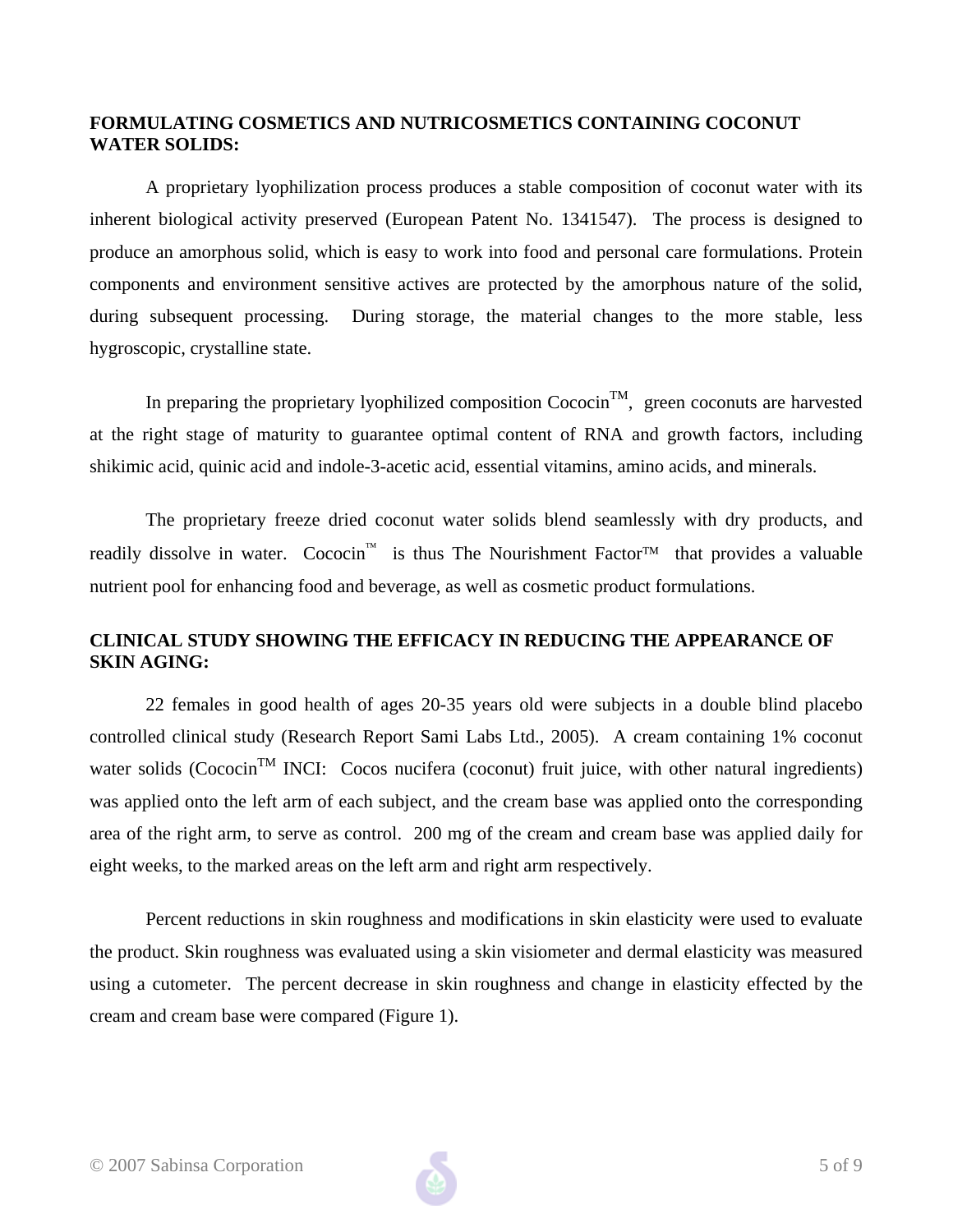

**Figure 1: Effect of Cococin**™ **on the parameters of skin aging** 

The results of the study showed that treatment with the cream containing Cococin<sup>™</sup> significantly improved skin elasticity, which was manifested in decreased skin roughness and improved skin tone. Thus Cococin™ nurtures keratinous tissue, and supports tissue integrity, thereby potentially inhibiting the appearance of the signs of aging and the manifestation of wrinkles.

Cococin<sup>TM</sup> can effectively be used for oral and topical applications and serves as a natural pool of nutrients and growth factors that support healthy aging.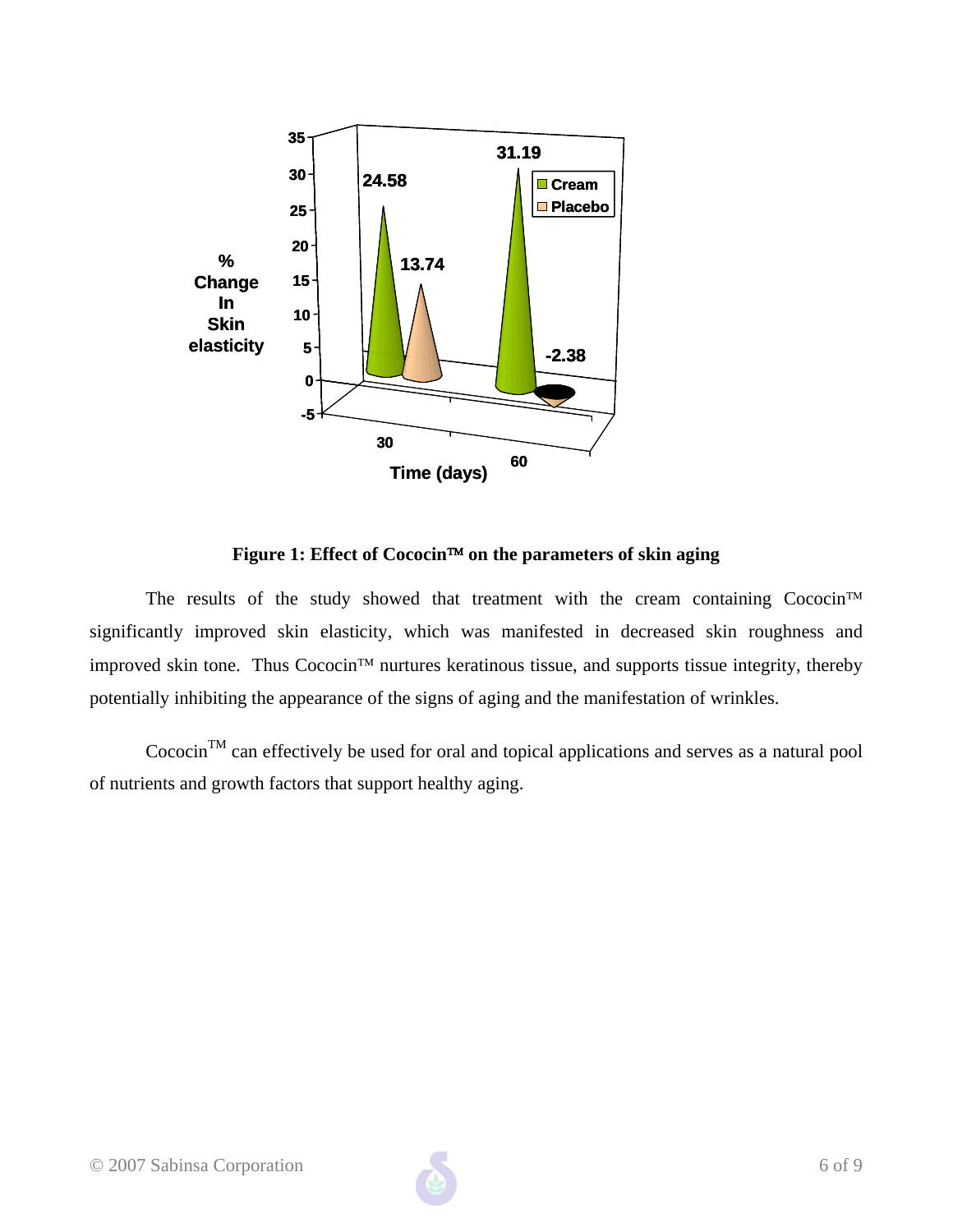### *Sample "after sun" skin cream preparation formulation:*

|                 | <b>Ingredients</b>                             | $\%$ w/w     |
|-----------------|------------------------------------------------|--------------|
| A.              | Paraffinum liquidum                            | 10.0         |
|                 | Petrolatum                                     | 1.5          |
|                 | <b>Acetylated Lanolin</b>                      | 2.2          |
|                 | Lanolin Alcohol                                | 1.4          |
|                 | Laneth-10                                      | 0.5          |
|                 | Glyceryl monostearate SE                       | 3.0          |
| <b>B.</b>       | Carbomer (Carbopol 940)                        | 0.1          |
|                 | Sodium hydroxide (10%)                         | 2.5          |
|                 | Preservative                                   | $0.02 - 0.2$ |
|                 | Water (aqua)                                   | qs 100.0     |
| $\mathcal{C}$ . | Natural Sesamin Complex                        | 0.5%         |
|                 | Tetrahydropiperine                             | 0.1%         |
| D.              | Cococin - Coconut (Cocos nucifera) fruit juice | $2.0^{1}$    |

#### *Directions:*

Blend phase A ingredients maintaining temperature at 80° C. Separately blend phase B ingredients at 80° C. Add phase C ingredients to blended phase A, maintaining the temperature at 80 $^{\circ}$ C, with agitation, and mix the blended A + C with phase B in a homogenizer until thoroughly emulsified.

Adjust the pH to neutral with citric acid solution. Cool to 50° C. Add phase D slowly under homogenization. Cool to desired fill temperature. A sample cosmetic formulation appears in the table below.

<u>.</u>

 $125\%$  colloidal suspension in 1,4 butylene glycol

<sup>© 2007</sup> Sabinsa Corporation 7 of 9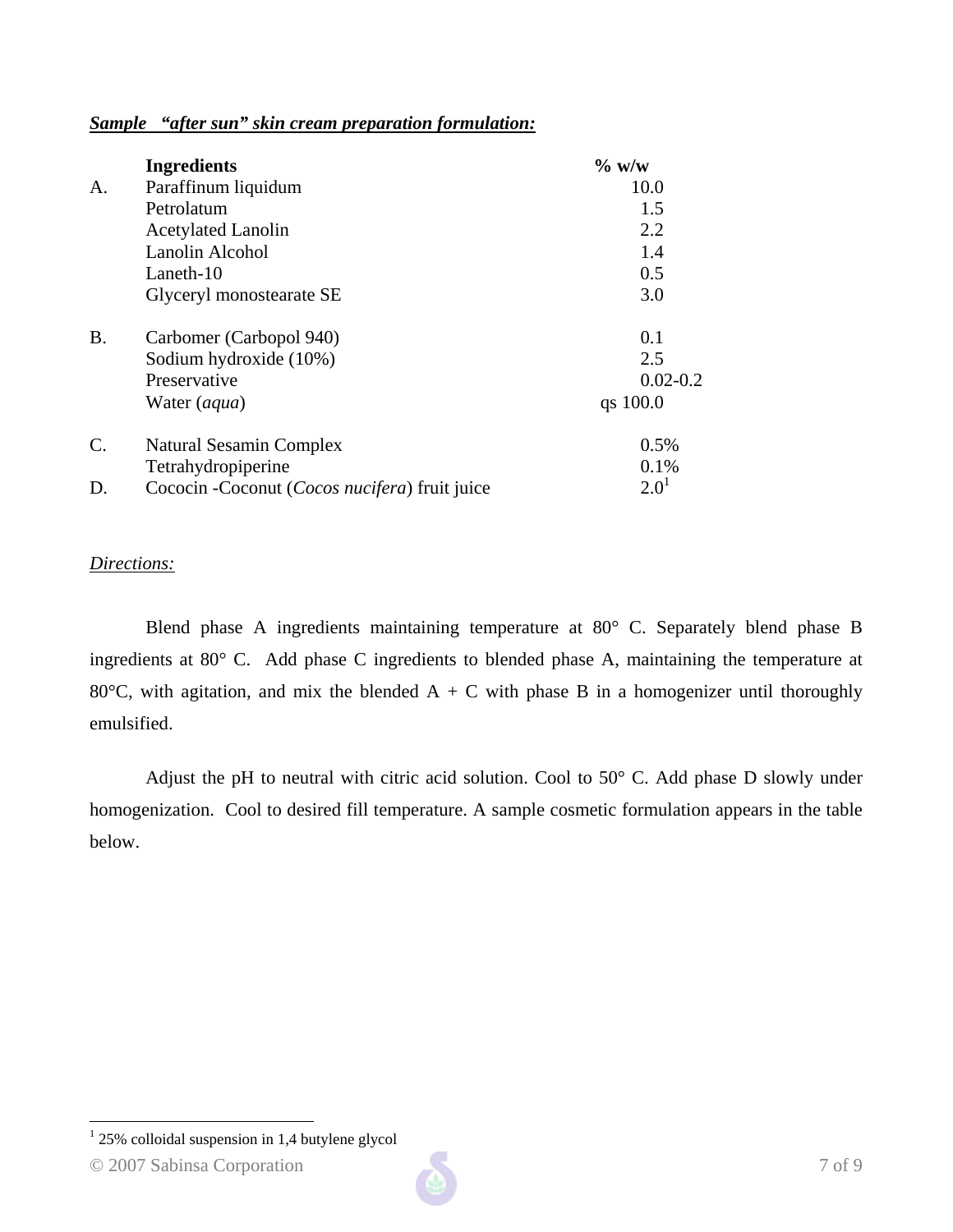# *Sample Nutricosmetic (Dietary supplement formulation):*

| Ingredient               | <b>Potential Functions</b>       | Quantity        |
|--------------------------|----------------------------------|-----------------|
| Cococin                  | Hydration, nutritive support     | $75 \text{ mg}$ |
| Tetrahydrocurcuminoids   | Bioprotectant                    | $75 \text{ mg}$ |
| Triphala Extract         | Cleansing                        | $75 \text{ mg}$ |
| <b>Ginger Extract</b>    | Anti-inflammatory, digestive aid | $20 \text{ mg}$ |
| Multi-enzyme preparation | Digestive aid                    | $30 \text{ mg}$ |
| Black pepper extract     | <b>Bioavailability Enhancer</b>  | $3 \text{ mg}$  |

Suggested use level: 1 tablet/capsule twice daily with meals

# *Sample Tangy-Sweet Natural Beverage Premix Formulation:*

| Ingredient                           |      | Weight % |
|--------------------------------------|------|----------|
| Soluble starch/mannitol/other binder |      | 62.0     |
| Crystalline/granular Citric Acid     | 14.0 |          |
| Tomato powder                        | 5.0  |          |
| Cococin                              |      | 8.0      |
| Banana (Musa indica) powder          |      | 6.0      |
| $CMC/X$ anthan gum                   |      | 0.5      |
| Potassium Bicarbonate                |      | 4.0      |
| Potassium citrate                    |      | 0.2      |
| Sodium/Potassium chloride            | 0.01 |          |
| Flavors (black pepper/ginger)        |      | () 4     |

100 g of the mix would yield about 28 servings of 250 ml each